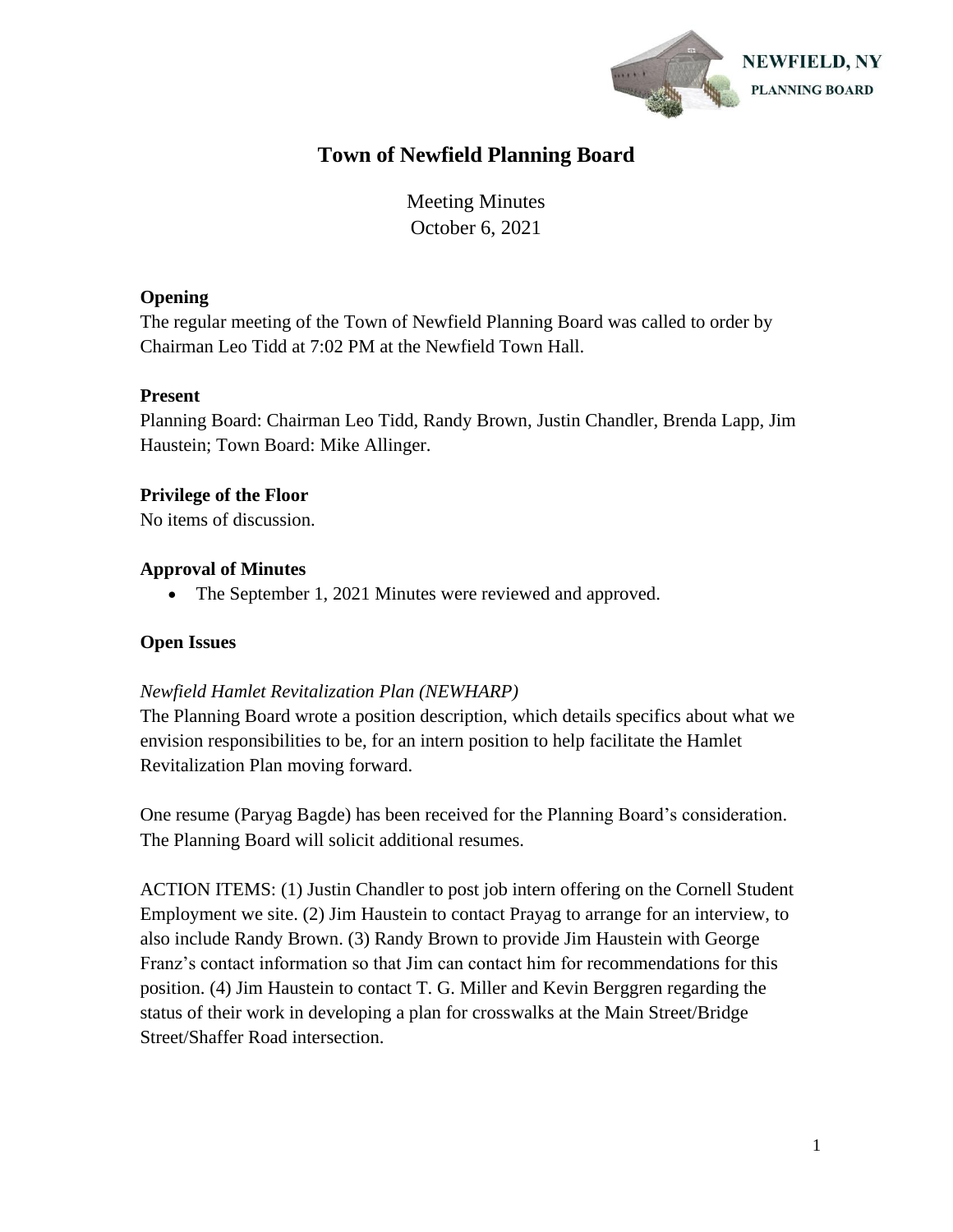

# *Solar Law*

The updated Solar Law for Newfield, Local Law 2021-4, "A Local Law of the Town of Newfield Relating to Solar Energy Systems and Battery Energy Storage Systems" was passed by the Town Board on September 23. This replaces Local Law 2017-4, "Large Scale Solar Energy Law" which is repealed in its entirety. ACTION ITEMS: (1) Brenda Lapp to investigate permit fees for solar installations in neighboring towns to determine if solar fees set by the Town of Newfield are in line with other community fee schedules. (2) Jim Haustein to review the application material for the Burdge Hill solar farm regarding landscaping requirements.

# **New Business**

#### *Site Plan Reviews/Subdivision Applications*

No new site plans or subdivision applications were received during September 2021; no site plans or subdivision applications are currently under review.

#### *Review of Building Permits*

The Planning Board had no concerns or comments on any of the Building Permits issued during September 2021.

# *Right to Farm Law*

The Planning Board is investigating benefits of a "Right to Farm" law for Newfield. The benefits of such need to be determined prior to make any recommendation to the Town Board. Article 25AA of New York State Agriculture and Markets Law includes a Right to Farm provision which requires the Commissioner of Agriculture and Markets to resolve disputes about farm practices on farm operations within agriculture districts. However, many of these disputes might be resolved more quickly and less expensively at the local level through local Right to Farm legislation.

ACTION ITEMS: (1) Randy Brown to investigate the definition of a New York Agricultural Zone and laws that apply to such. (2) Jim Haustein to contact nearby towns that have a "Right to Farm" law and request information regarding what they consider benefits of having a local "Right to Farm" law.

# *Telecommunications Tower*

The Planning Board was previously made aware of possible implications of the "5G Rollout" of wireless facilities to local laws. At this time, the Planning Board believes that the existing law, 1998-4, "A Local Law Regulating the Location and Maintenance of Communications Facilities within the Town of Newfield," has shown to be adequate.